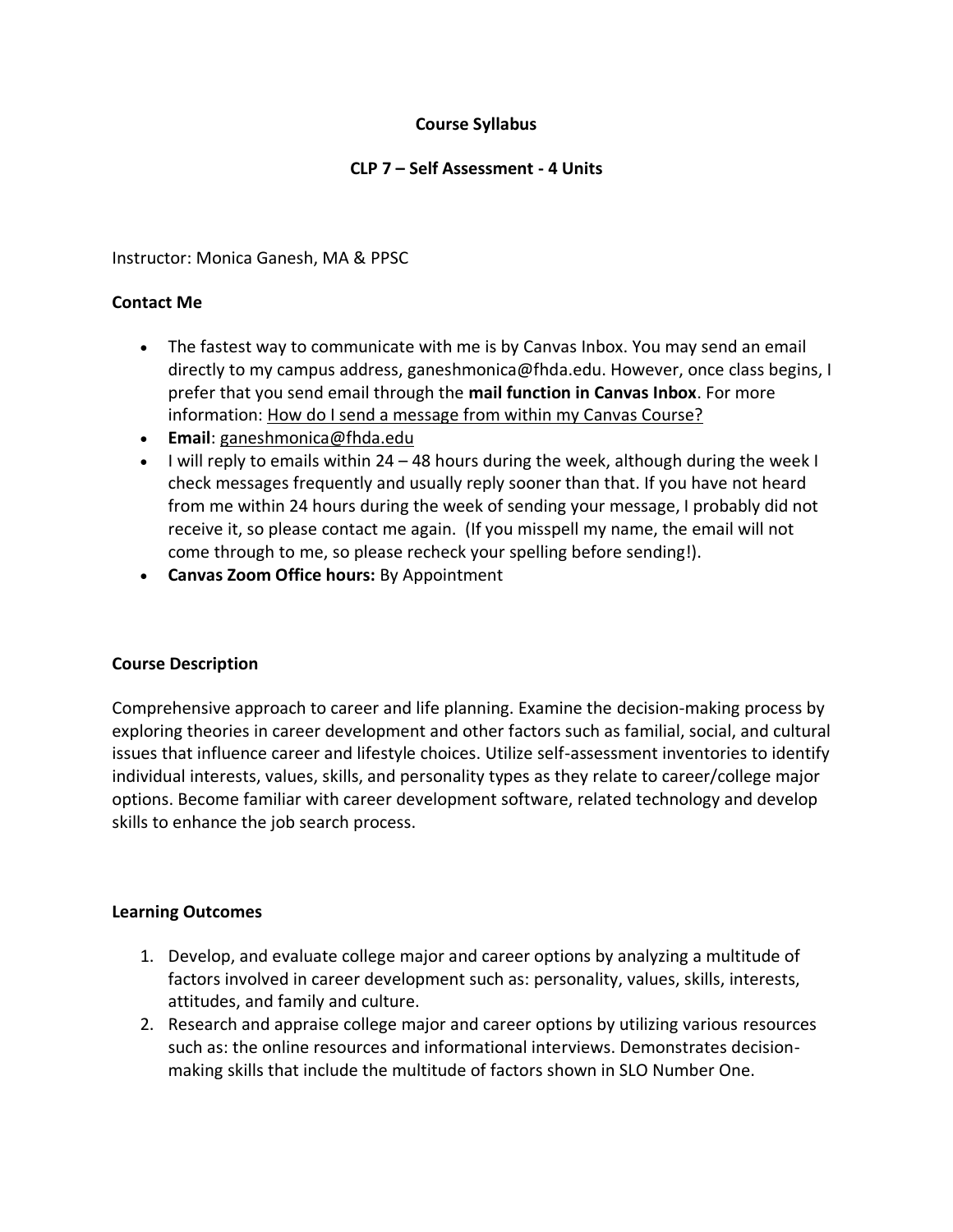## **Required Materials and Technology**

- You will need to have access to a computer and reliable internet to download and type for this class.
- Computer or mobile device capable of accessing the Internet (see Canvas Computer Specifications)
- Fairly recent Mac or PC (not more than three years old preferable) with a current operating system
- Current browser (Chrome is preferable)
- High-speed Internet access for viewing online videos and more
- Course materials, handouts, videos, and homework will be available online in Canvas. Many of them will be in the online Canvas guides, and you will be able to bookmark or print them for future reference.

## **Canvas Login Information:**

## **Online Education**

- Email: onlineeducation@deanza.edu
- Monday-Thursday 8:30am-5pm and Friday: 8:30am-4pm
- Phone: 408-864-8969

#### **Canvas** Technical Support: Call **(844) 303-5596**

- Email: [support@instructure.com](mailto:support@instructure.com)
- Mon-Fri, 5:00 p.m. to 8:00 a.m. and weekends (24x7)

**Important:** A free Canvas app is available for you to connect to our site with your mobile device. Here's the complete instructions of free Canvas App.

#### **Your Email**

To prevent problems, make sure your email address on file in Admissions and Records and in MyPortal is correct.

#### **Special Learning Needs Related Accommodations**

If you have a learning or physical need that requires special accommodations in this class, please make an appointment with the [Disabilities Support Services \(DSS\),](https://www.deanza.edu/dsps/dss/index.html) and notify me of the accommodations needed. If you require any special accommodations for this class, please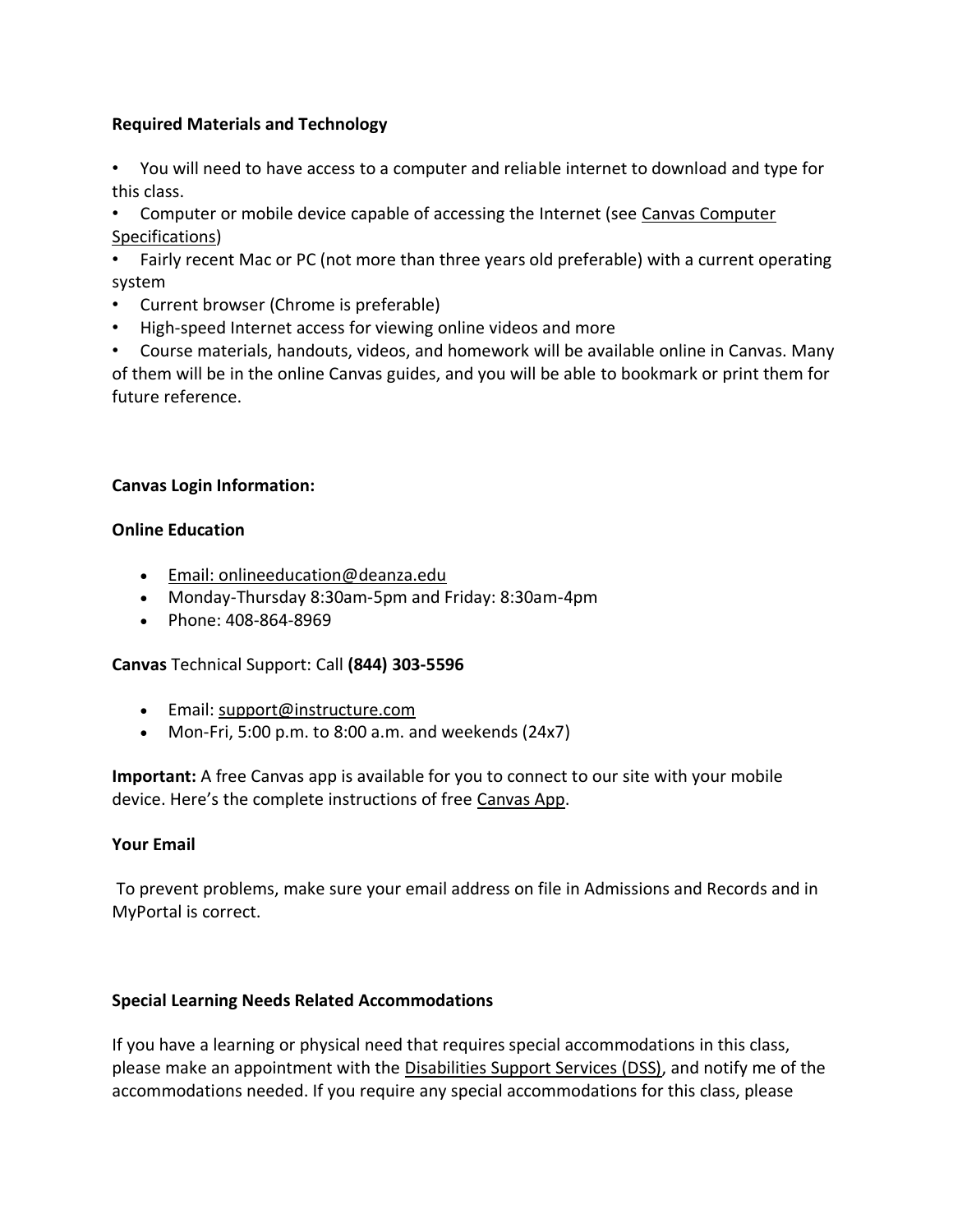contact me as soon as possible to ensure a quality learning experience. I will be happy to work with you to meet your specific needs.

## **Preferred Name and Gender Pronoun**

Class rosters are provided to the instructor with the student's legal name. I will gladly honor your request to address you by an alternate name or gender pronoun. Please advise me of this preference early in the quarter, so that I may make appropriate changes to my records.

## **Participation, Attendance, and Drops**

Students who demonstrate regular participation will receive maximum benefit from their investment in this course.

Student participation is vital in this course. Participation in this class is defined as being present and actively engaged in discussions, journals, and group work. It is also expected that students will participate in the class with personal integrity, an openness to share your experience, a commitment to learn from others, and **compassion and sensitivity for learning about diverse life experiences and cultures**.

**During the first week**: **You must log in to Canvas and submit homework by the end of the first week. Please be advised you may be dropped from the class for non-attendance if you fail to complete this requirement.** You may be dropped if you are absent during the first week and do not inform me!

**Throughout the term**: Submit work regularly to show your active attendance. If you do not submit work for 2 modules in a row, you may be dropped for non-participation!

#### **Time Commitment & Recommended Skills**

- This course has 4 units and will take approximately **12 hours per week.** 
	- $\circ$  Your time commitment may vary based upon your own learning process and level of experience with web technologies.
- You are also expected to submit work and begin reading and submitting assignments based on the assigned due dates.
- This class is transferable to the California State University (CSU) and the University of California (UC) systems. For this reason, you should expect academic rigor. The expectation is you know how to read and write at college level.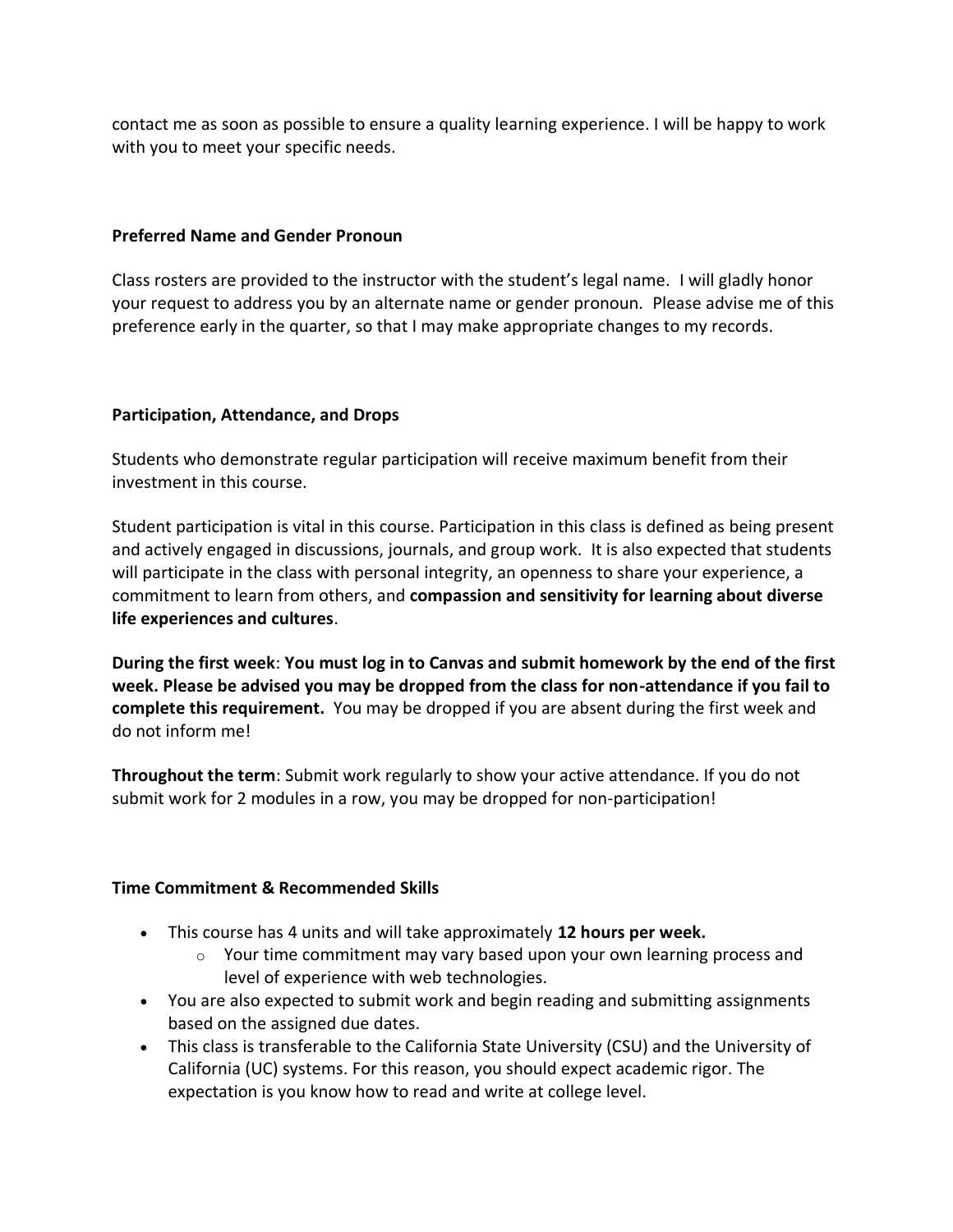- You will be regularly reading and writing assignments.
- The **Writing and Reading Center (WRC)** is a support service to help you with your writing, if needed. The tutorial services are a great resource for proofreading your assignments before submitting them to me.
- Although this class is designed for beginning Canvas users, we recommend you have the following skills:
	- o Basic computer skills (word processing, e-mail, file management)
	- $\circ$  Basic Internet skills (use of browser, searches, uploading/downloading files)

## **Writing Tips**

- Use formal language.
- Use spell and grammar check. Grammar and spelling errors can be distracting.
- Write in complete sentences.
- When responding to a question, each of your answers should be a minimum of three to five (3-5) sentences.
- Writing a list lessens the impact of your words.
- Expand on a topic by using examples to support your point.
- **You can improve the quality of your writing by demonstrating evidence, providing explanations, discussing examples, or sharing experiences.**
- **I do not accept re-writes**, so make sure you proofread your work before submitting it to me on Canvas.
- For your benefit, **I do not review assignments before the deadline**.
- Once the deadline for an assignment has passed, **Canvas does not allow late submissions**.

## **Late Policy**

- I **do not accept late work**, with the exception of a **one-time late pass** or **special circumstances**!
- I will review special circumstances and emergencies on a case by case basis and make decisions accordingly. If an emergency arises that prevents you from completing your work on time, please **email me 48 hours prior** or as soon as possible so that arrangements can be made for you to keep up in the class.
- The late policy may be waived at the instructor's discretion in special circumstances or in case of an emergency. **Emergencies** are defined as anything which is serious and unexpected. Emergencies cannot be written on the calendar in advance. Examples of emergencies are: heart attacks, car accidents, a serious health crisis of the student or in the student's immediate family. Examples of non-emergencies are: family weddings, vacations, conferences or any other event which can be planned around.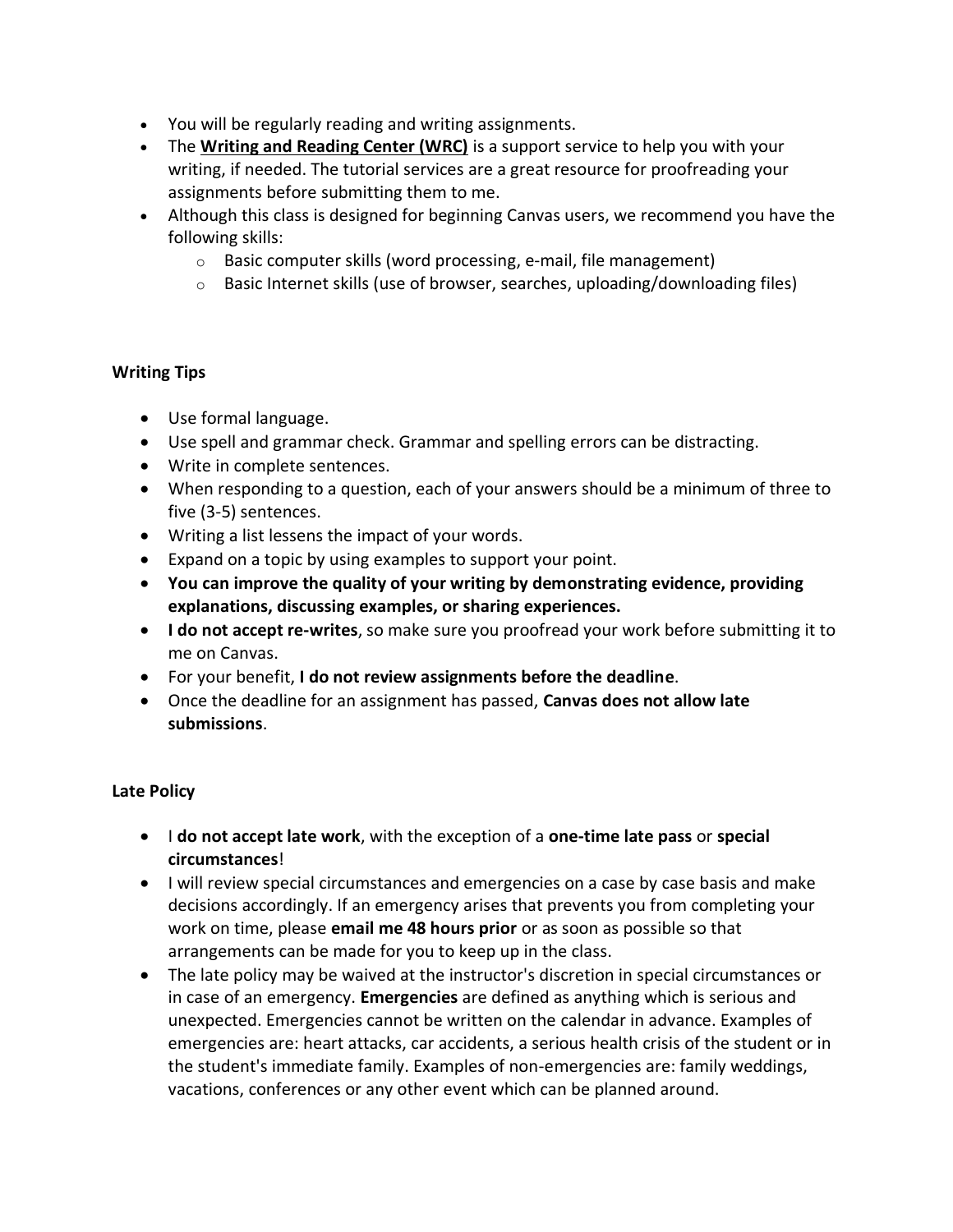- Due dates for each module are published on the course calendar. Work **turned in by the end of the** due date, as evidenced by the date stamp given on the discussion board or drop box, will be considered on time and will receive full credit. For your benefit, I do not review assignments before the deadline.
- Once the deadline has passed, Canvas does not accept late work. If you will be using your **one-time** late pass, you need to **inform me**, so that I can extend the deadline on Canvas for you (**only 24 hours**). (**I keep track!).**
- **Prompt submission** of assignments for assessment **allows the instructor to provide guidance and timely feedback**. Assignment grades will be posted in the grade book within **2 to 4 business days after the assignment due date**. If a grade is not posted, then the assignment was missing in the appropriate drop box folder.
- Check the grade book and drop box throughout the course to review assignment feedback. If you have questions or concerns about a grade, please contact me ASAP. **Do not wait until final grades have been posted to discuss missing assignments or missing grades in the gradebook**.
- It is strongly recommended that you draft (and save) all assignments in Microsoft Word (or other word processing program) and then copy and paste the information. That way you will have a copy saved on your computer should anything go wrong. Keep a copy of all of assignments you wish to include in your computer.
- **Excused Makeup Work** If a late submission has been requested in advance of the due date and the instructor grants an extension, no points will be deducted from the assignment grade.

# **One-time late pass!**

Only valid for discussions and journal entries (cannot be used for presentations, quizzes, midterm, or final).

Everyone deserves a second chance, so here is yours. You may use the one-time late pass if you are unable to turn in a homework assignment on the day it is due without losing any points. That assignment will be accepted **within 24 hours of the due date. Let me know what assignment you will be using the pass, so I can extend your deadline on Canvas.**

Homework that is more than 24 hours late will be declared void and will not count. Any homework turned in after the due date without using the one-time pass will earn a zero. Pass cannot be used for quizzes, projects, or the final exam. You may use only one pass a quarter.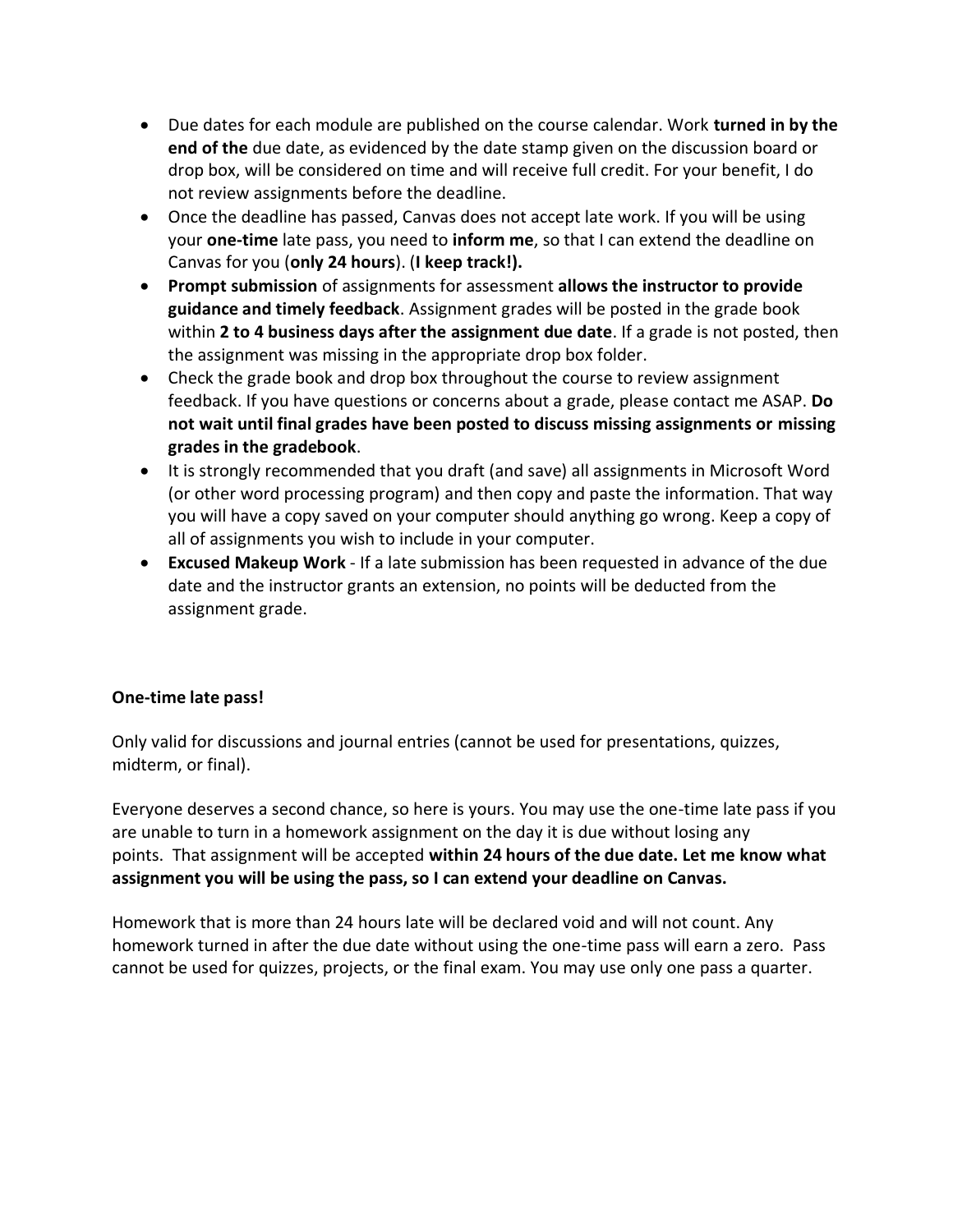## **Academic Dishonesty**

The college community has the responsibility to make every reasonable effort to foster academic honesty and conduct. Academic dishonesty defrauds all those who depend upon the integrity of the College, its courses, degrees and certificates. Academic dishonesty occurs when a student attempts to show possession of a level of knowledge or skill, which he or she does not possess.

Students shall be suspended or expelled only for a good cause. Misconduct that constitutes grounds for disciplinary action includes but is not limited to acts of academic dishonesty, including, but not limited to, cheating, tampering, fabrication, plagiarism, or assisting others in an act of academic dishonesty.

If a student is unclear about a specific situation, s/he should speak to the instructor. The following are examples of academic dishonesty:

## **Cheating**

- Copying, in part or whole, from someone else's test
- Using or consulting any sources or materials not authorized by the instructor during an examination

#### **Plagiarism**

- Incorporating the ideas, words, sentences, paragraphs, or parts of another person's writing, without giving appropriate credit, and representing the product as your own.
- Submitting a paper purchased from a research or term service.

Plagiarism is grounds for probation and/or suspension from the college. Any student who cheats on an exam or assignment, plagiarizes from somebody's work or lifts information from sources without citing those sources will be reported and will receive a "F" letter grade for the assignment.

#### **Netiquette-Conduct Online**

• Any student who posts a message that is deemed by the instructor to be derogatory, abusive, threatening, sarcastic, rude, inflammatory or otherwise offensive shall immediately have his or her Discussion Forum privileges suspended pending an investigation into the matter. Further postings of a like nature shall be punishable under the conditions specified in the Code on the entry page of Canvas.